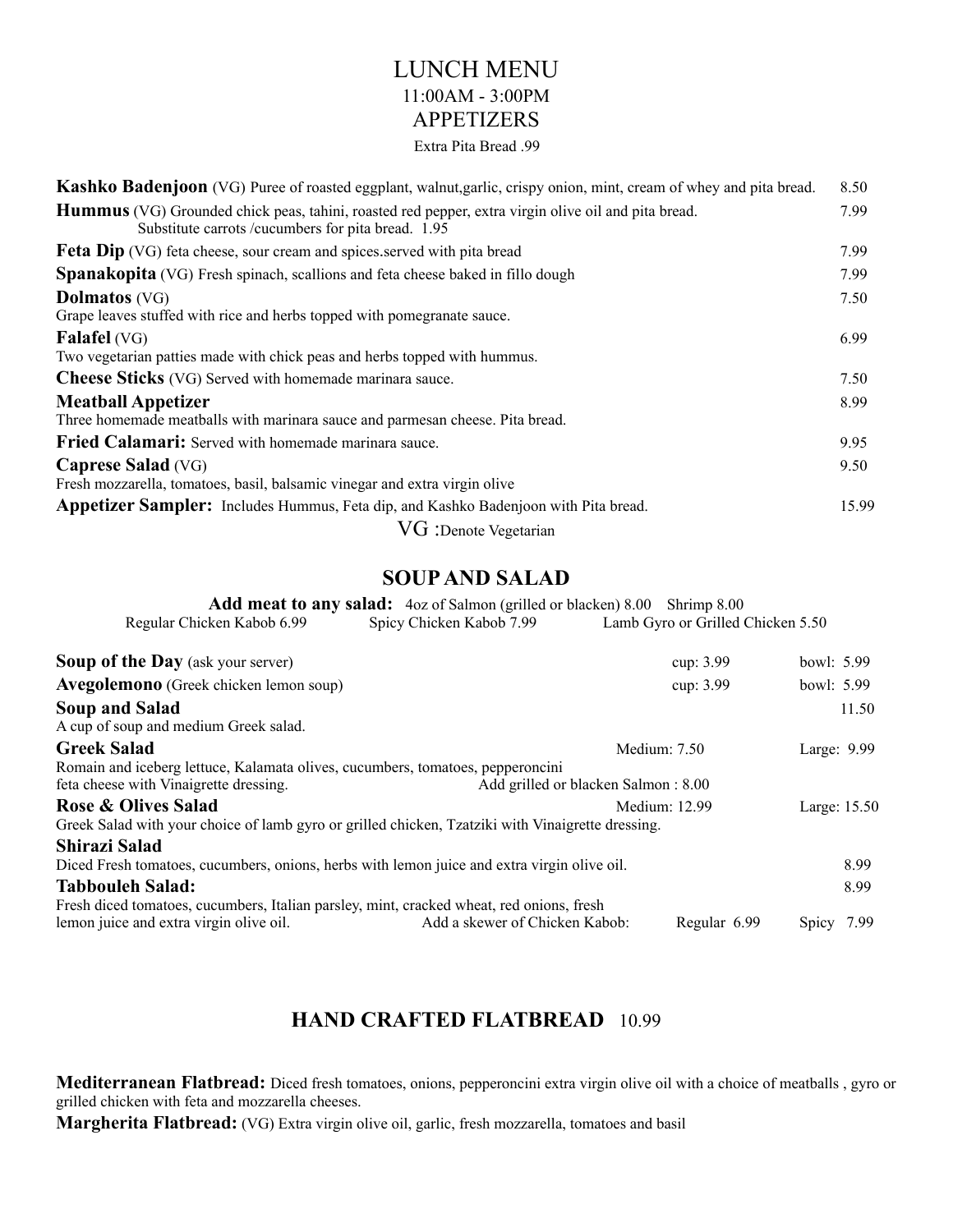## **Wraps**

#### **Combo: Includes wrap, french fries or homemade potato chips and soft drink. (onion optional)**

Double meat add 5.00. Substitute small Greek salad for French fries or House Potato Chips. 2.50

Add a cup of soup or small Greek salad to any wrap for 2.99

Add feta cheese 1.49 Potato Chips or French Fries 2.50

|                                                                                                                                                                                                                                                                                                                                              | Wrap | Combo |
|----------------------------------------------------------------------------------------------------------------------------------------------------------------------------------------------------------------------------------------------------------------------------------------------------------------------------------------------|------|-------|
| <b>Lamb gyro wrap:</b> with lettuce, tomatoes , Tzatziki or chipotle sauce in pita bread                                                                                                                                                                                                                                                     | 7.50 | 9.50  |
| <b>Grilled chicken wrap:</b> with lettuce, tomatoes , Tzatziki or chipotle sauce in pita bread                                                                                                                                                                                                                                               | 7.50 | 9.50  |
| <b>Lamb Gyro or Chicken bowl:</b> (no bread) served on a bed of lettuce with Tzatziki or chipotle<br>Sauce and diced tomatoes                                                                                                                                                                                                                | 7.99 | 9.99  |
| <b>Supreme wrap:</b> Choice of lamb gyro or grilled chicken topped with grilled onions,<br>mushrooms and Tzatziki or chipotle sauce                                                                                                                                                                                                          | 7.99 | 9.99  |
| <b>Chicken Hummus wrap:</b> Grilled chicken topped with hummus, lettuce and tomatoes.                                                                                                                                                                                                                                                        | 7.99 | 9.99  |
| <b>Falafel wrap:</b> (VG) topped with hummus , lettuce and tomatoes                                                                                                                                                                                                                                                                          | 7.50 | 9.50  |
| <b>Mediterranean Burrito:</b> Choice of lamb gyro or grilled chicken with rice, topped<br>$\mathcal{L}(\mathbf{1},\mathbf{1},\mathbf{1})$ and the state of the state of the state of the state of the state of the state of the state of the state of the state of the state of the state of the state of the state of the state of the stat | 8.50 | 10.50 |

with lettuce , diced tomatoes, basil and feta cheese in tortilla bread with Tzatziki or chipotle sauce.

## **Hoagie Sandwiches**

#### **Combo:includes 6"sub ,house potato chips or French fries and soft drink**

| Add a cup of soup or small Greek salad to any sub for 2.99<br>Foot long add 4.99           |      |       |
|--------------------------------------------------------------------------------------------|------|-------|
|                                                                                            | Sub  | Combo |
| <b>Phillies:</b> Choice of Steak, lamb gyro or grilled chicken with mayo,                  |      |       |
| sautéed onions, mushrooms, green peppers topped with mozzarella cheese on a hoagie         | 7.99 | 9.99  |
|                                                                                            |      |       |
| <b>Beef or chicken Kubide sandwich</b> : one skewer of beef or chicken kubideh topped with |      |       |
| Fresh basil, tomatoes, onions, pickles, tzatziki or chipotle sauce on a hoagie roll.       | 899  | 1199  |

# **PLATES**

| Substitute sautéed vegetables or Greek salad or soup for French fries or house potato chips. 2.50                                                                                     |       |
|---------------------------------------------------------------------------------------------------------------------------------------------------------------------------------------|-------|
| <b>Lamb Gyro Platter:</b> Served with Greek salad, feta cheese, house potato chips, pita bread,                                                                                       | 13.99 |
| and Tzatziki or chipotle sauce                                                                                                                                                        |       |
| Grilled Chicken Platter: Served with Greek salad, house potato chips, pita bread and<br>Tzatziki or chipotle sauce                                                                    | 13.99 |
| <b>Supreme Platter:</b> Your choice of lamb gyro or grilled chicken topped with grilled onions, mushrooms,<br>pita bread, Greek salad, house potatoes and Tzatziki or chipotle sauce. | 14.50 |
| <b>Grilled Chicken Hummus platter:</b> Grilled chicken topped with hummus served with Greek salad,<br>house potatoes, and pita bread.                                                 | 14.50 |
| <b>Falafel platter:</b> (VG) Falafel patties topped with hummus, served with Greek salad, house potatoes,<br>and pita bread.                                                          | 14.50 |
| <b>Chicken and Gyro platter:</b> Grilled chicken and lamb gyro meat served with Greek salad,<br>house potatoes, pita bread and Tzatziki or chipotle sauce.                            | 14.99 |
| Spanakopita platter: (VG) Served with Basmati rice and Greek salad.                                                                                                                   | 14.50 |
| <b>Vegetarian platter:</b> (VG) Served with hummus, falafel, Basmati rice and tabbouleh salad.                                                                                        | 14.50 |
| <b>Grilled Dishes</b>                                                                                                                                                                 |       |

| <b>Lamb Gyro &amp; Rice:</b> Served with Greek salad, sautéed veggies and Tzatziki or chipotle sauce       | 13.99 |
|------------------------------------------------------------------------------------------------------------|-------|
| <b>Grilled Chicken &amp; Rice:</b> Served with Greek salad, sautéed veggies and Tzatziki or chipotle sauce | 13.99 |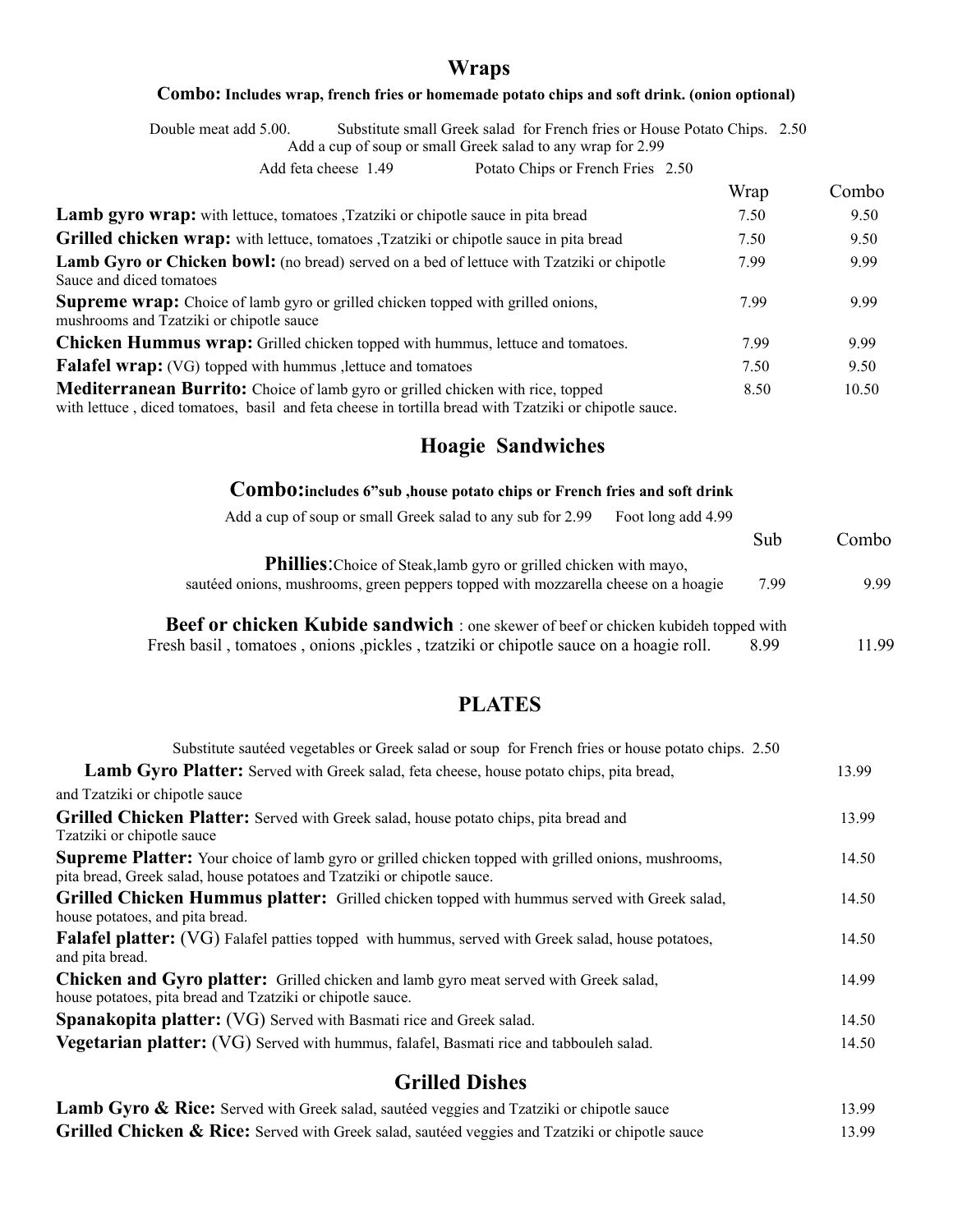# **KABOBS**

#### (cook to order)

All Kabobs are served with Greek Salad, Basmati rice and a choice of sautéed vegetables or grilled tomatoes. Substitute Sautéed vegetables for rice. 2.99 Substitute Wedding Rice, Cherry Rice, or fava Bean Rice for Basmati Rice. 3.95

|                                                                                               | Regular               | Spicy               |
|-----------------------------------------------------------------------------------------------|-----------------------|---------------------|
| <b>Chicken Kabob</b> (Boneless Joojeh)                                                        | 15.99                 | 16.99               |
| Saffron and citrus marinated chicken tender, grilled to golden brown.                         |                       |                     |
| Cornish Hen Kabob (Joojah Kabob)                                                              | 16.99                 |                     |
| Bone-in whole cuts of Cornish hen marinated and grilled to perfection.                        |                       |                     |
| Spicy Chicken Tandoori (bone-in)                                                              | 17.99                 |                     |
| Whole cuts of Cornish Hen marinated in a spicy Tandoori sauce, grilled to perfection.         |                       |                     |
| <b>Chicken Barg Kabob</b>                                                                     |                       |                     |
| Marinated thin slices of chicken breast, grilled to perfection                                | 16.99                 |                     |
| <b>Chicken Soltani</b>                                                                        |                       |                     |
| One skewer of chicken barg kabob and one skewer chicken or beef kubideh.                      | 22.99                 |                     |
| <b>Chicken Kubideh</b> (can not be spicy)                                                     | $12.99$ (one skewer)  | 17.99(two skewers)  |
| Seasoned ground chicken mixed with grated onion                                               |                       |                     |
| <b>Lamb Kabob</b>                                                                             | 17.99                 | 18.99               |
| Lamb sirloin marinated and grilled, served with saffron basmati rice                          |                       |                     |
| <b>Beef Tenderloin Kabob</b>                                                                  | 17.99                 | 18.99               |
| Beef tenderloin marinated and grilled to perfection.                                          |                       |                     |
| <b>Beef Kubideh</b> (can not be spicy)                                                        | $12.99$ (one skewer). | 17.99 (two skewers) |
| One juicy skewer of seasoned ground beef with grated onion.                                   |                       |                     |
| <b>Beef Barg Kabob</b>                                                                        | 18.99                 |                     |
| Seasoned beef tenderloin cut flat and grilled. Served with saffron basmati rice.              |                       |                     |
| Soltani Kabob                                                                                 | 25.99                 |                     |
| Beef Barg kabob and beef or chicken kubideh kabob, saffron basmati rice.                      |                       |                     |
| <b>Salmon Kabob</b>                                                                           | 18.99                 |                     |
| Fillet of salmon marinated, grilled, served with Fava beans dill rice or saffron basmati rice |                       |                     |

## **COMBO KABOB**

| All Kabobs are served with Greek Salad, Basmati rice and a choice of sauteed vegetables or grilled tomatoes.<br>Make any Kabob spicy add 1.00<br>Substitute Sautéed vegetables for rice. 2.99                                                |       |
|----------------------------------------------------------------------------------------------------------------------------------------------------------------------------------------------------------------------------------------------|-------|
| <b>Kubideh Combo Kabob</b> (can not be spicy)<br>One skewer of beef kubideh and one skewer of chicken kubideh.                                                                                                                               | 17.99 |
| <b>Chicken Kabob and Kubideh Kabob</b> (choice of beef or chicken kubideh)                                                                                                                                                                   | 21.99 |
| <b>Beef Kabob and Kubideh Kabob</b> (choice of beef or chicken kubideh)                                                                                                                                                                      | 24.99 |
| <b>Beef Kabob and Chicken Kabob</b>                                                                                                                                                                                                          | 24.99 |
| Lamb Kabob and Kubideh Kabob(choice of beef or chicken kubideh).                                                                                                                                                                             | 24.99 |
| <b>Lamb Kabob and Chicken Kabob</b>                                                                                                                                                                                                          | 25499 |
| <b>Lamb Kabob and Beef Kabob</b>                                                                                                                                                                                                             | 30.99 |
| <b>Family Kabob Platter</b> (serves four to five persons)<br>Four skewers beef or chicken kubideh, four skewers of chicken kabob. Served with Greek salad, saffron Basmati<br>and barberries rices, saute d vegetables and grilled tomatoes. | 79.99 |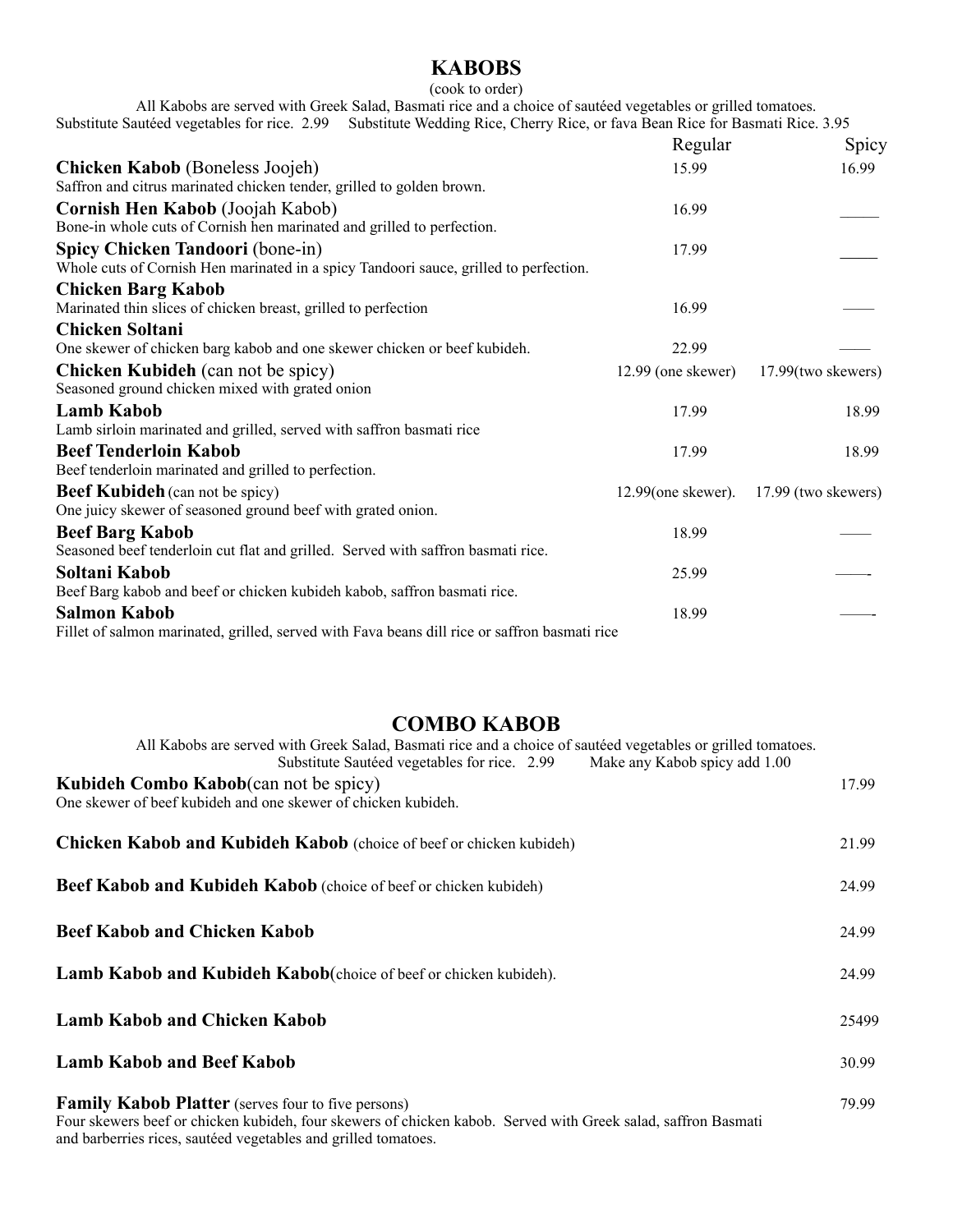### **ENTEE**

#### Served with a side of Greek Salad

| Lamb Shank: (Mahicheh) Served with a choice of fava bean dill rice or saffron Basmati rice                                                                                                            |                    |             |                           | 17.99 |
|-------------------------------------------------------------------------------------------------------------------------------------------------------------------------------------------------------|--------------------|-------------|---------------------------|-------|
| <b>Sherin Polo</b> (wedding rice)<br>Saffron Basmati rice with chicken kabob, sweeten orange peels, and carrots, barberries,<br>almonds, and pistachios. (nuts are optional)                          |                    |             |                           | 17.99 |
| <b>Cherry Polo</b> (alballoo polo)<br>Saffron basmati rice, chicken kabob, sweet and sour pitted cherry, sweeten carrots, almonds and pistachios. (nuts are optional)                                 |                    |             |                           | 17.99 |
| Gheymeh<br>Cubes of beef tenderloin simmered with yellow split peas in seasoned tomatoes sauce garnished with shoestring potatoes.<br>Served with saffron Bassmati rice.<br>Add Eggplant for 1.50     |                    |             |                           | 16.50 |
| Fesenjoon<br>Chicken tenders simmered in a sweet and sour pomegranate sauce with roasted grounded walnuts.<br>Served with saffron Basmati rice.                                                       |                    |             |                           | 16.50 |
| <b>Ghormeh Sabzi Polo</b><br>Fresh spinach, cilantro, herbs, beef tenderloin, kidney beans, dried lime, and saffron Basmati rice.                                                                     |                    |             |                           | 16.50 |
| <b>Shrimp Risotto</b><br>Sautéed onions and mushrooms, marsala wine sauce and creamy risotto.                                                                                                         |                    |             |                           | 17.99 |
| Moussaka<br>layers of eggplant, potatoes, zucchini, seasoned ground beef, béchamel, and marinara<br>sauces. Served with saffron Basmati Riceland small Greek salad                                    |                    |             |                           | 14.99 |
| Parmesan<br>Choice of chicken or eggplant or both seasoned and flash fried topped with marinara sauce, ricotta and mozzarella<br>cheeses, served with side of pasta.<br>Eggplant. 14.99 Chicken 15.99 |                    |             | Chicken & Eggplant. 18.99 |       |
| <b>PASTA DISHES</b><br>Served with a side of Greek salad                                                                                                                                              |                    |             |                           |       |
| <b>Fettuccini Alfredo</b><br>Tossed in a creamy Alfredo sauce.                                                                                                                                        | Vegetables. 14.99. | Plain 14.99 | Chicken. 15.99<br>Shrimp  | 17.99 |
| Mediterranean Pasta (VG)                                                                                                                                                                              |                    | Plain       |                           | 14.99 |

| Fresh tomatoes, garlic, basil, sautéed with olive oil then tossed with | Chicken          | 16 99 |
|------------------------------------------------------------------------|------------------|-------|
| penne pasta, parmesan and feta cheeses.                                | Shrimp or Salmon | 17.99 |
|                                                                        |                  |       |

**Baked Ravioli** Three cheeses ravioli baked with marinara sauce and mozzarella cheese. 14.99

**Spaghetti Marinara** Plan 13.99 With Mushrooms 14.99 With meatballs 15.99

20% gratuity will be added to party of six or more

Advisory: Consuming raw or undercooked meat, poultry, seafood, shellfish for eggs may increase your risk of food born illness, specially if you have certain medical conditions.